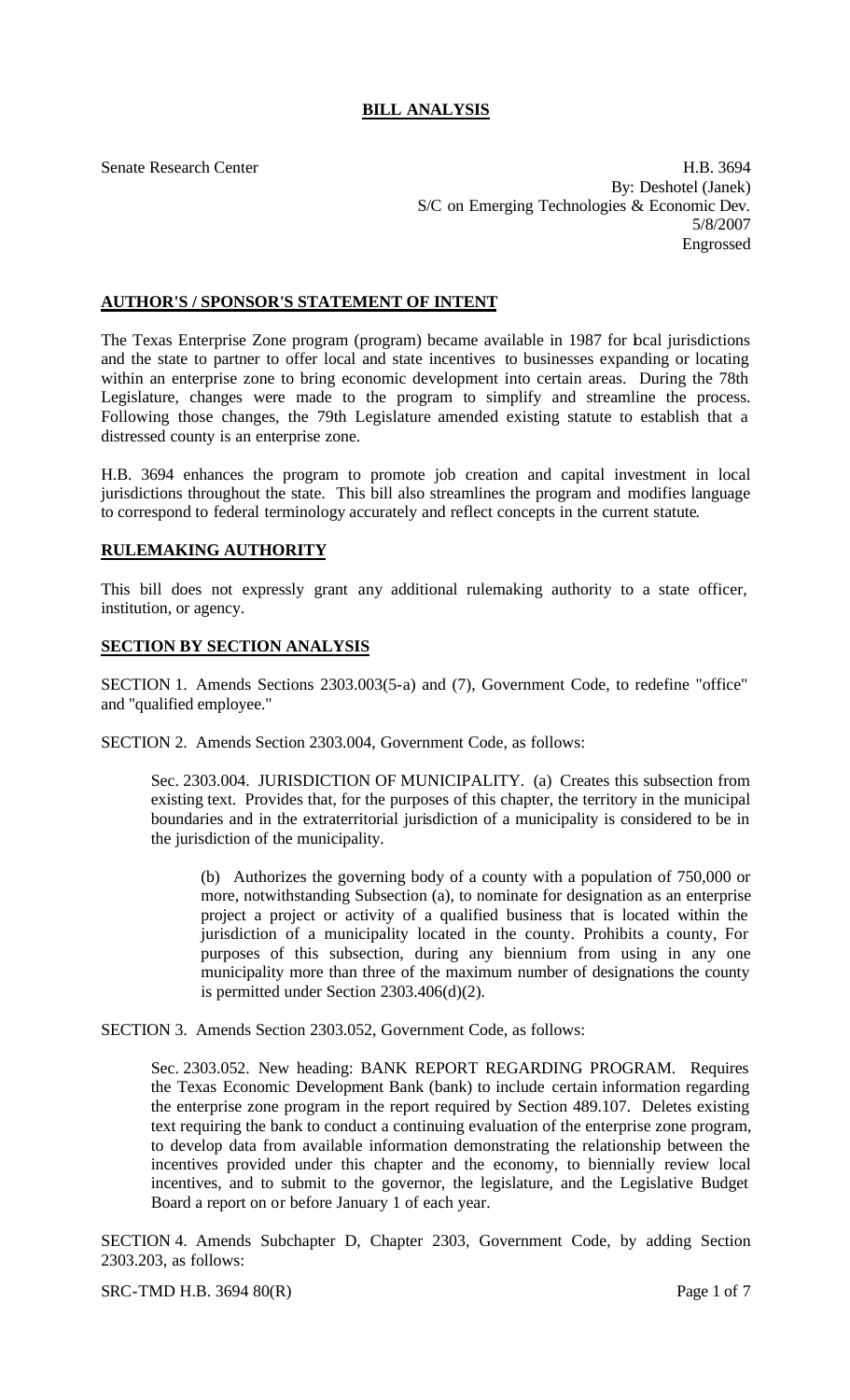Sec. 2303.203. PARTICIPATION BY NEIGHBORHOOD ENTERPRISE ASSOCIATIONS. Provides that each neighborhood enterprise association (association) organized under Subchapter E (Housing Rehabilitation Contracts) should be encouraged to participate in planning and carrying out activities in the enterprise zone.

SECTION 5. Amends Chapter 2303, Government Code, by adding Subchapter E, as follows:

# SUBCHAPTER E. NEIGHBORHOOD ENTERPRISE ASSOCIATIONS

Sec. 2303.301. ORGANIZATION OF NEIGHBORHOOD ENTERPRISE ASSOCIATION. (a) Authorizes individuals residing in an enterprise zone to organize a association.

(b) Authorizes only one association to exist for a geographic neighborhood area.

(c) Requires the association to be a nonprofit corporation formed under the Texas Nonprofit Corporation Law, as described by Section 1.008, Business Organizations Code, and to be eligible for federal tax exemption under Section 501(c) of the Internal Revenue Code of 1986.

(d) Requires the certificate of formation to describe the geographic neighborhood area of the association, and authorizes the association to engage in business only in the enterprise zone in which the neighborhood area is located.

(e) Requires the organizers to publish in a newspaper of general circulation in the area designated as an enterprise zone an explanation of the proposed association and the organizers' rights in the association.

(f) Requires a copy of the association's certificate of formation and its bylaws to be available for public inspection at the office.

Sec. 2303.302. CERTIFICATION OF ASSOCIATION. (a) Requires an association's board of directors to apply to the bank for certification as a neighborhood enterprise association after an association is formed.

(b) Prohibits the bank from granting certification unless the association has hired or appointed a suitable chief executive officer.

Sec. 2303.303. MEMBERSHIP; VOTING. (a) Authorizes the membership of an association to be composed only of residents of the enterprise zone.

(b) Entitles an individual to be a member of an association if the individual is a resident of the association's geographic neighborhood area, and is of voting age.

(c) Requires a member of the association to have been a resident of the association's neighborhood area for at least one year to be entitled to vote.

Sec. 2303.304. POWERS OF NEIGHBORHOOD ENTERPRISE ASSOCIATIONS. (a) Authorizes an association to purchase or lease publicly or privately owned real property.

(b) Authorizes an association with the approval of the bank to perform certain tasks.

(c) Authorizes a service to be provided under Subsection (b) by the association or, if feasible and prudent and after agreement with the bank, by a private firm or organization.

(d) Authorizes the governmental entity responsible for providing a service in the enterprise zone to contract with an association to provide services in an amount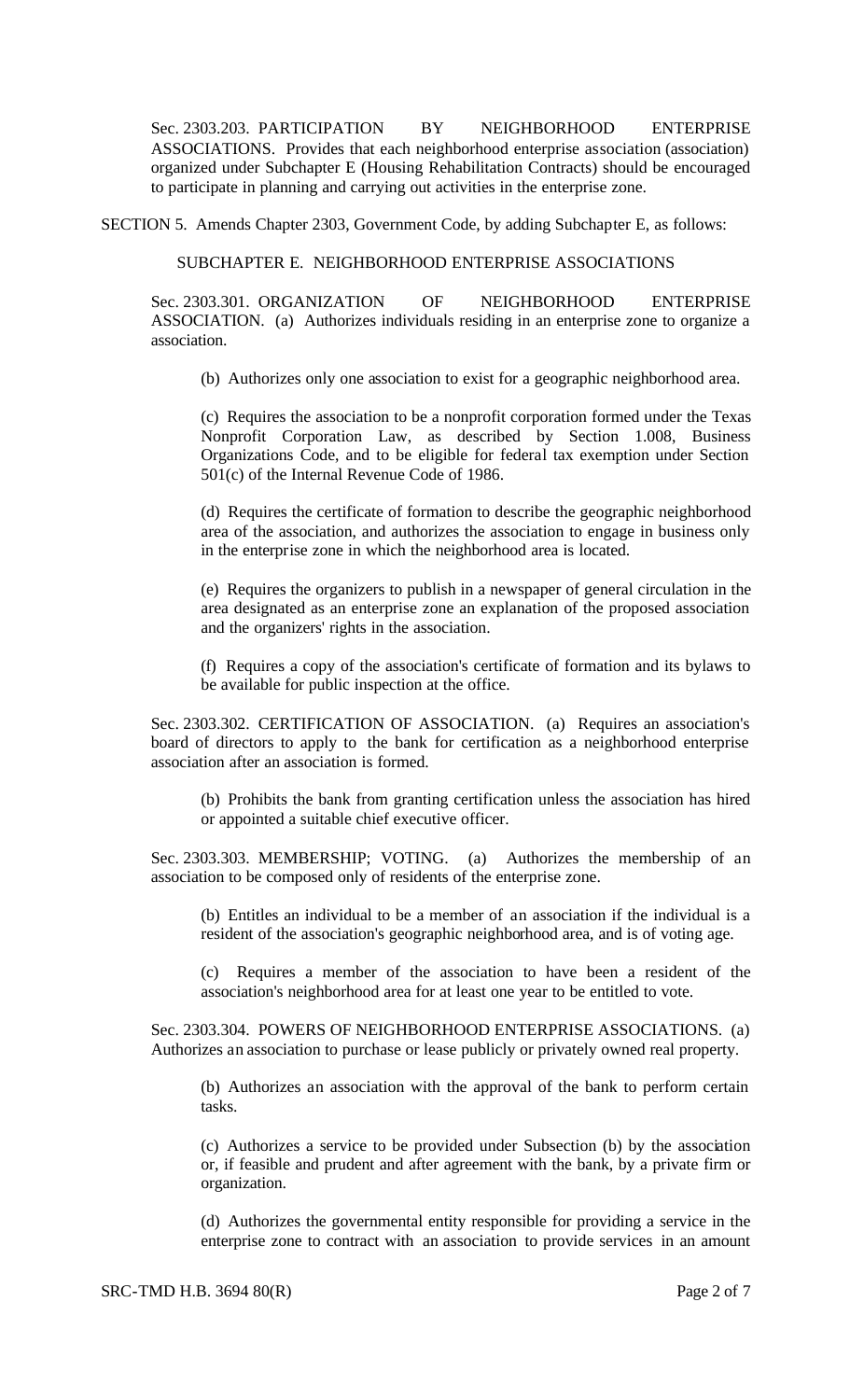equal to the amount saved by the entity by the provision of the service under the contract.

(e) Provides that an association has powers established by other law or rule, including powers available to similar corporations under state law.

(f) Authorizes an association to enter into a contract and participate in a joint venture with the state or a state agency or institution.

(g) Authorizes an association to receive money without approval of the bank.

Sec. 2303.305. APPROVED PROJECTS. (a) Authorizes an association, on approval of the bank, to carry out projects other than those under Section 2303.304(b). Requires the association to submit to the bank an application that describes the nature and benefit of the project and that specifically states certain information.

(b) Provides that the application is considered to be approved if the bank does not disapprove an application submitted under Subsection (a) before the 45th day after the day of receipt of the application.

(c) Requires the bank to notify the association of the specific reasons for the decision and to allow the association to amend the application on or before the 60th day after the date of the notification if the bank disapproves an application submitted under Subsection (a).

(d) Requires the association to furnish to the bank an annual statement of the programmatic and financial status of each approved project, and an audited financial statement of the project.

SECTION 6. Amends Section 2303.401, Government Code, as follows:

Sec. 2303.401. DEFINITIONS. Redefines "new permanent job" and "retained job."

SECTION 7. Amends Section 2303.402(c), Government Code, as follows:

(c) Provides that, for the purposes of this section, an economically disadvantaged individual is an individual who is a low-income individual, rather than an economically disadvantaged individual, as defined by Section 101, Workforce Investment Act of 1998 (29 U.S.C. Section 2801(25)), rather than Section 4(8), Job Training Partnership Act (29 U.S.C. Section 1503(8)), and is an individual with a disability, rather than with handicaps, as defined by 29 U.S.C. Section 705(20)(A), rather than 29 U.S.C. Section 706(8).

SECTION 8. Amends Section 2303.403, Government Code, as follows:

Sec. 2303.403. PROHIBITION ON QUALIFIED BUSINESS CERTIFICATION; LIMIT ON ENTERPRISE PROJECT DESIGNATIONS. Prohibits the bank from designating more than 120, rather than 85, enterprise projects during any biennium. Authorizes any designations remaining at the end of a biennium to be carried forward to the next biennium.

SECTION 9. Amends Section 2303.404(c), Government Code, as follows:

(c) Prohibits the designation period for an enterprise project from being for less than one year or more than five years, rather than exceeding five years, from the date on which the designation is made.

SECTION 10. Amends Sections 2303.405(a), (b), and (c), Government Code, as follows:

(a) Authorizes the governing body to apply to the bank for the designation of the project or activity of a qualified business as an enterprise project only after it submits to the bank

SRC-TMD H.B. 3694 80(R) Page 3 of 7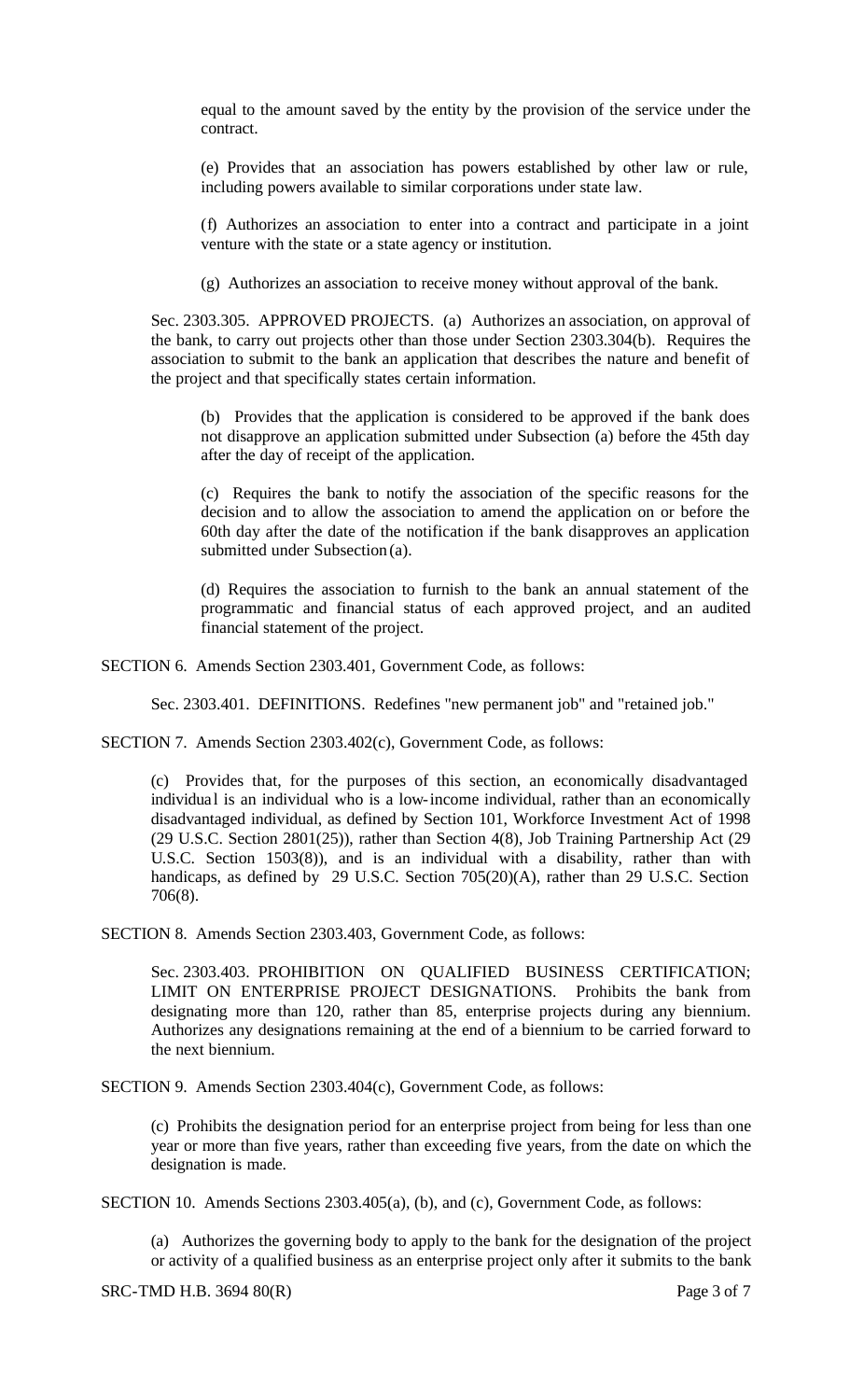the order or ordinance and other information that complies with the requirements of Sections 2303.4051 (Ordinance or Order for Identification of Local Incentives) and 2303.4052 (Requires Information From Nominating Body) if the governing body approves a request made under Section 2303.404 (Request for Application for Enterprise Project Designation).

(b) Requires an application to contain an economic analysis of the plans of the qualified business for expansion, revitalization, or other activity with regard to the enterprise project, including the number of employment positions in existence at the qualified business site on the 91st day before the application deadline; the number of new permanent jobs the enterprise project commits to create during the designation period presented in the form of a tabular listing of the classification titles of those jobs, and the number of jobs and salary range for each classification title, the number of permanent jobs the enterprise project commits to retain during the designation period presented in the form of a tabular listing of the classification titles of the retained jobs, and the number of retained jobs and salary range for each classification title, rather than the number of anticipated new permanent jobs the enterprise project will create and retain during the designation period, and if the nominating body is applying for a double or triple jumbo enterprise project, as defined by Section 2303.407 (Allocation of Jobs Eligible for Tax Refund), an indication of which level of designation is being sought. Makes a nonsubstantive change.

(c) Provides that, for the purposes of this section, local effort to develop and revitalize a municipality or county is the willingness of public entities in the municipality or county to provide services, incentives, and regulatory relief authorized by this chapter and to negotiate with the qualified business for which application is made and with neighborhood enterprise associations and other local groups or businesses to achieve the public purposes of this chapter.

SECTION 11. Amends Sections 2303.4051(a), (b), (e), (f), and (g), Government Code, as follows:

(a) Redefines "local incentive."

(b) Deletes existing text requiring the governing body of the municipality or county in which the business is located, by ordinance or order, as appropriate, to identify and summarize briefly any local incentives available in each of the block groups or other areas within its jurisdiction that qualify as an enterprise zone under Section 2303.101 (Qualification for Enterprise Zone Designation), if any, and in any area within its jurisdiction that does not qualify as an enterprise zone before nominating the project or activity of a qualified business for designation as an enterprise project.

(e) Provides that an ordinance or order adopted under this section is not valid unless the nominating body holds a public hearing before adopting the ordinance or order. Requires notice of the hearing to be published in a newspaper having general circulation in the municipality not later than the seventh calendar day before the date of the hearing. Requires the notice to contain certain information. Deletes existing text providing that an ordinance or order is not valid unless the nominating body holds a public hearing before adopting an ordinance or order under this section.

(f) Authorizes a nominating body, if the nominating body has previously nominated a project or activity for designation as an enterprise project, instead of issuing a new ordinance or order under this section for a nominated project or activity, to by resolution make a reference to a previously issued ordinance or order that met the requirements of this section if the resolution nominates the project or activity for designation as an enterprise project and states the level of enterprise project designation being sought, and the ending date of the project's designation period. Deletes existing text authorizing the nominating body to by resolution make a reference to a previously issued ordinance or order that met the requirements of this section if the local incentives described in the previously issued ordinance or order for the areas described by Subsections (b)(1) and (2) are substantially the same on the date the resolution is issued.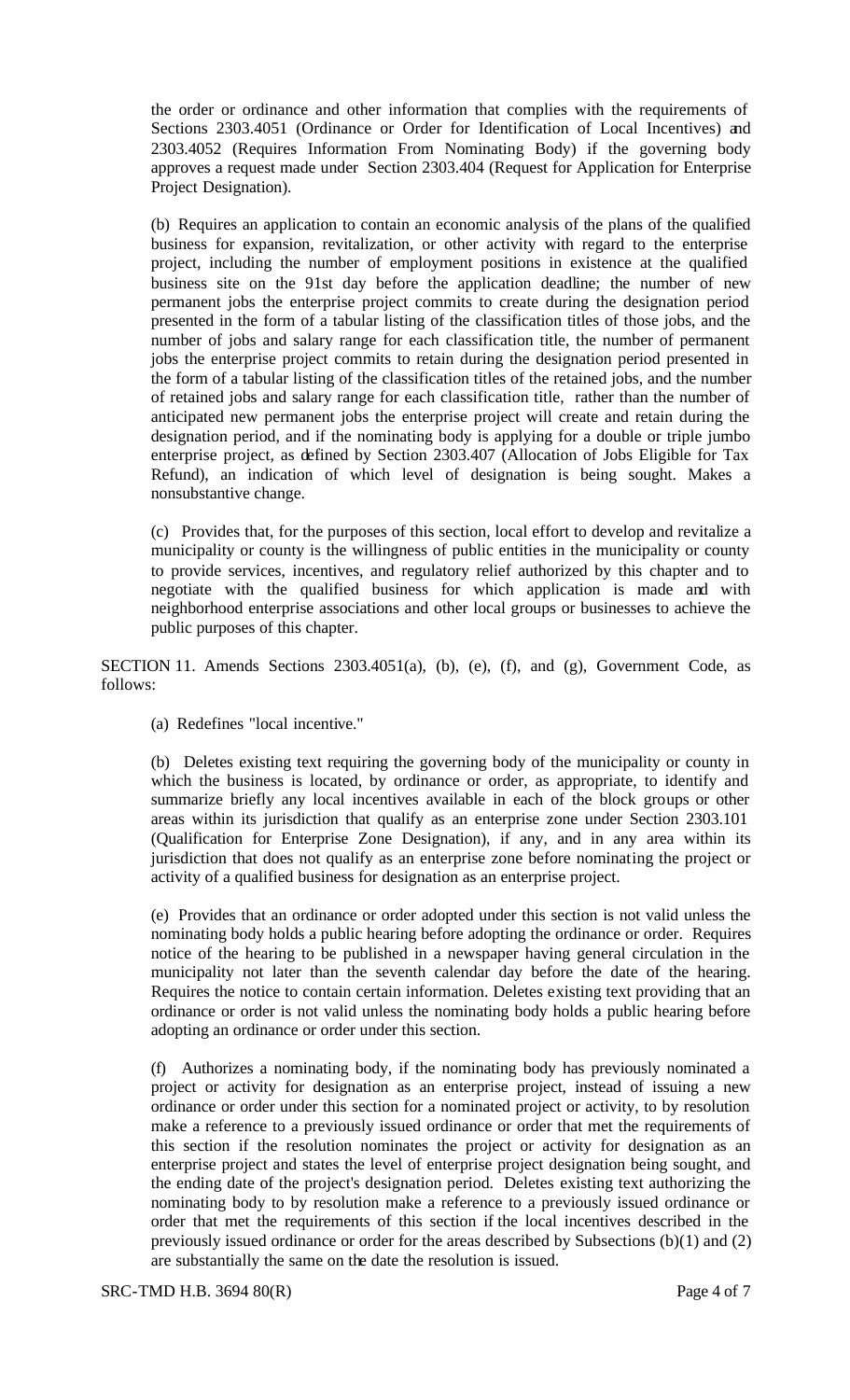(g) Provides that this section does not prohibit a municipality or county from extending additional incentives, including tax incentives, for qualified businesses, rather than for business enterprises, in an enterprise zone by a separate order or ordinance.

SECTION 12. Amends Section 2303.4052, Government Code, as follows:

Sec. 2303.4052. REQUIRED INFORMATION FROM NOMINATING BODY. Requires the nominating body, before nominating the project or activity of a qualified business for designation as an enterprise project, to submit to the bank, if the business is seeking job retention benefits, documentation showing the number of employment positions at the qualified business site. Makes conforming changes.

SECTION 13. Amends Section 2303.406, Government Code, by amending Subsection (a) and adding Subsections (g) and (h), as follows:

(a) Authorizes the bank to designate a project or activity of a business as an enterprise project only if the bank receives all of the information required by Section 2303.4052 and determines that, if the business is seeking job retention benefits, the business has clearly demonstrated that the business is able to employ individuals in accordance with Section 2303.402, or the business facility has been legitimately destroyed or substantially impaired because of fire, flood, tornado, hurricane, or any other natural disaster and that at least 60 percent of the capital investment is being spent to repair damages resulting from the disaster. Deletes existing text authorizing the bank to designate a project or activity of a business as an enterprise project only if the bank receives all of the information required by Section 2303.4052 and determines that, if the business is seeking job retention benefits, a 10 percent increase in the production capacity of the business will occur, a 10 percent decrease in overall cost per unit produced will occur, or the business facility is both adding a new business line or product and deleting or decreasing an existing business line or product, and the designation will prevent the facility's net production capacity from decreasing.

(g) Authorizes the bank to lower the designation level of a proposed project or activity nominated for enterprise project designation if there are fewer designations available than applications received, or to further the economic interests of the state.

(h) Prohibits a state benefit from being obtained under this chapter or Chapter 151, Tax Code, for jobs moved from one jurisdiction in this state to another jurisdiction in this state.

SECTION 14. Amends Section 2303.406(e), Government Code, as added by Chapter 814, Acts of the 78th Legislature, Regular Session, 2003, as follows:

(e) Authorizes the Texas Economic Development and Tourism Office (office), during any biennium, to designate multiple concurrent enterprise projects to a qualified business located in an enterprise zone. Makes a nonsubstantive change.

SECTION 15. Amends Section 2303.407, Government Code, as follows:

Sec. 2303.407. ALLOCATION OF JOBS ELIGIBLE FOR TAX REFUND. (a) Requires the bank to allocate to an enterprise project the maximum number of new permanent jobs or retained jobs eligible based on certain factors, including the project's designation level.

(b) Provides that a capital investment in a project of \$150,000,000 to  $$249,999,999$  will result in a refund of up to  $$5,000$  per job with a maximum refund of \$2,500,000 for the creation or retention of 500 jobs if the bank designates the project as a double jumbo enterprise project, or \$250,000,000 or more will result in a refund of up to \$7,500 per job with a maximum refund of \$3,750,000 for the creation or retention of at least 500 jobs if the bank designates the project as a triple jumbo enterprise project.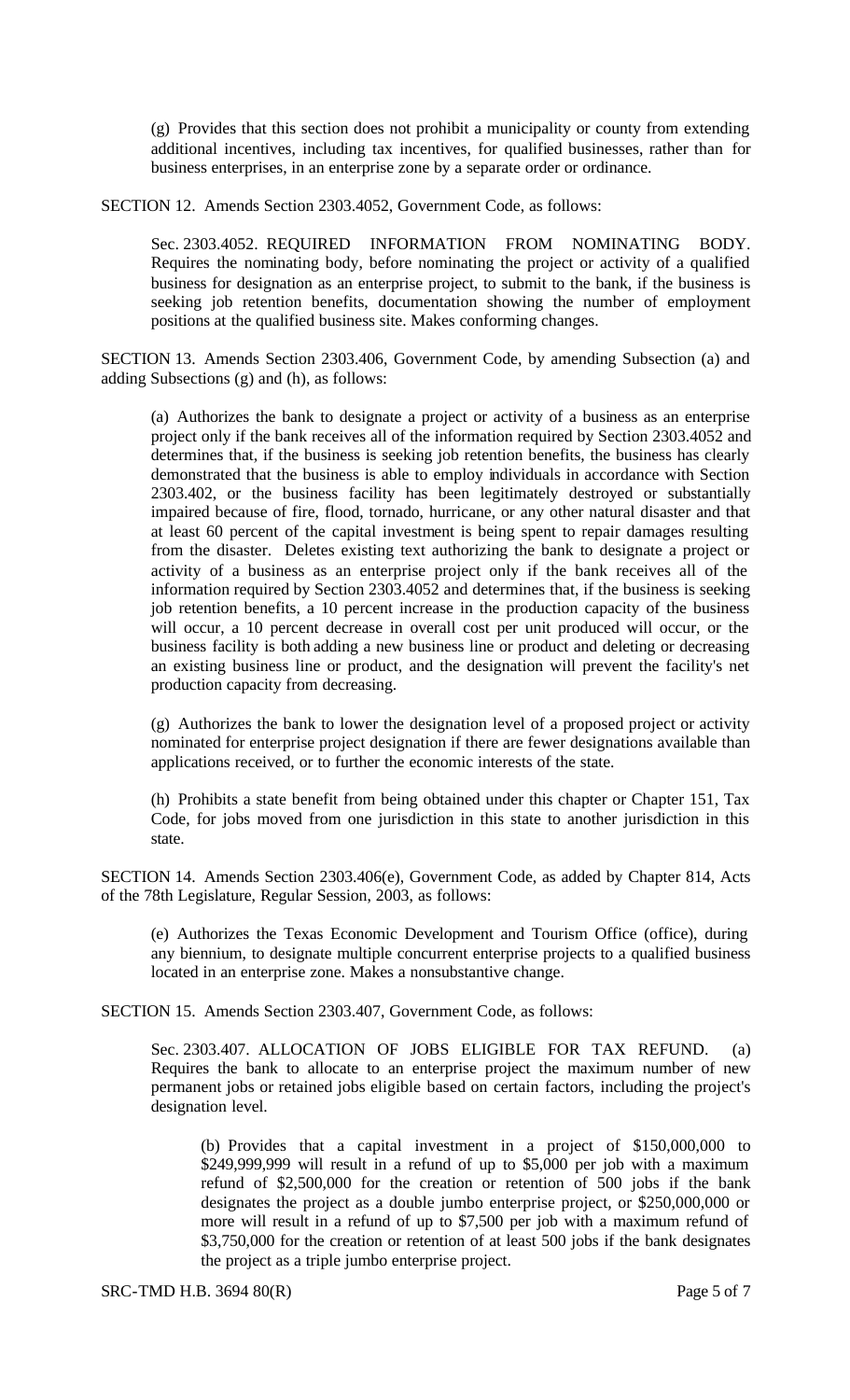(c) Provides that an enterprise project for which a commitment for a capital investment in the range amount and the creation or retention of the number of jobs specified, rather than described, by Subsection (b)(5) is made is considered a double jumbo enterprise project if the project is so designated by the bank.

(d) Makes a conforming change.

SECTION 16. Amends Section 2303.4072, Government Code, as follows:

Sec. 2303.4072. ENTERPRISE PROJECT CLAIM FOR STATE BENEFIT. Requires a person to make a claim to the comptroller for a state benefit as prescribed under this chapter and Chapter 151 (Limited Sales, Excise, and Use Tax), rather than Chapters 151 and 171, Tax Code, not later than 18 months after the date on which the term of the enterprise project designation expires as provided by Section 2303.404.

SECTION 17. Amends Section 2303.502(c), Government Code, to requires the bank to disseminate the reports to the governing bodies of the entities that nominated the enterprise projects, rather than governing bodies of enterprise zones, and others as necessary to advance the purposes of this chapter.

SECTION 18. Amends Section 2303.505(a), Government Code, as follows:

(a) Authorizes the governing body of a municipality, through a program to encourage the development of areas designated as enterprise zones, to refund its local sales and use taxes paid by a qualified business on all taxable items purchased for use at the qualified business site related to the project or activity. Deletes existing text authorizing the governing body of a municipality through a program, to encourage the development of areas designated as enterprise zones, to refund its local sales and use taxes paid by a qualified business on certain purchases and expenses.

SECTION 19. Amends Section 2303.516, Government Code, as follows:

Sec. 2303.516. MONITORING QUALIFIED BUSINESS OR ENTERPRISE PROJECT COMMITMENTS. (a) Authorizes the comptroller of public accounts (comptroller) rather than the bank, to monitor a qualified business or enterprise project to determine whether and to what extent the business or project has followed through on any commitments made by it or on its behalf under this chapter.

(b) Makes conforming changes.

(c) Deletes existing text requiring the nominating body, on the date on which a certificate of occupancy is issued with respect to an enterprise project or at the completion of the enterprise project designation period as indicated by the approved application, to monitor the qualified business to determine whether the business or project has followed through on any commitments or goals made by it or on its behalf in the designation application. Deletes existing text requiring the nominating body to submit a report of its findings to the bank and comptroller on completion.

SECTION 20. Amends Section 2303.517, Government Code, as follows:

Sec. 2303.517. REPORT. (a) Creates this subsection from existing text. Makes a conforming change.

(b) Requires the comptroller, not later than the 30th day after the date the comptroller completes an enterprise project's close-out, to submit to the bank a report stating the actual amount of capital investment made and the actual number of jobs created or retained as a result of the enterprise project designation.

SECTION 21. Amends Sections 151.429(a), (b), (c), and (e), Tax Code, as follows:

SRC-TMD H.B. 3694 80(R) Page 6 of 7